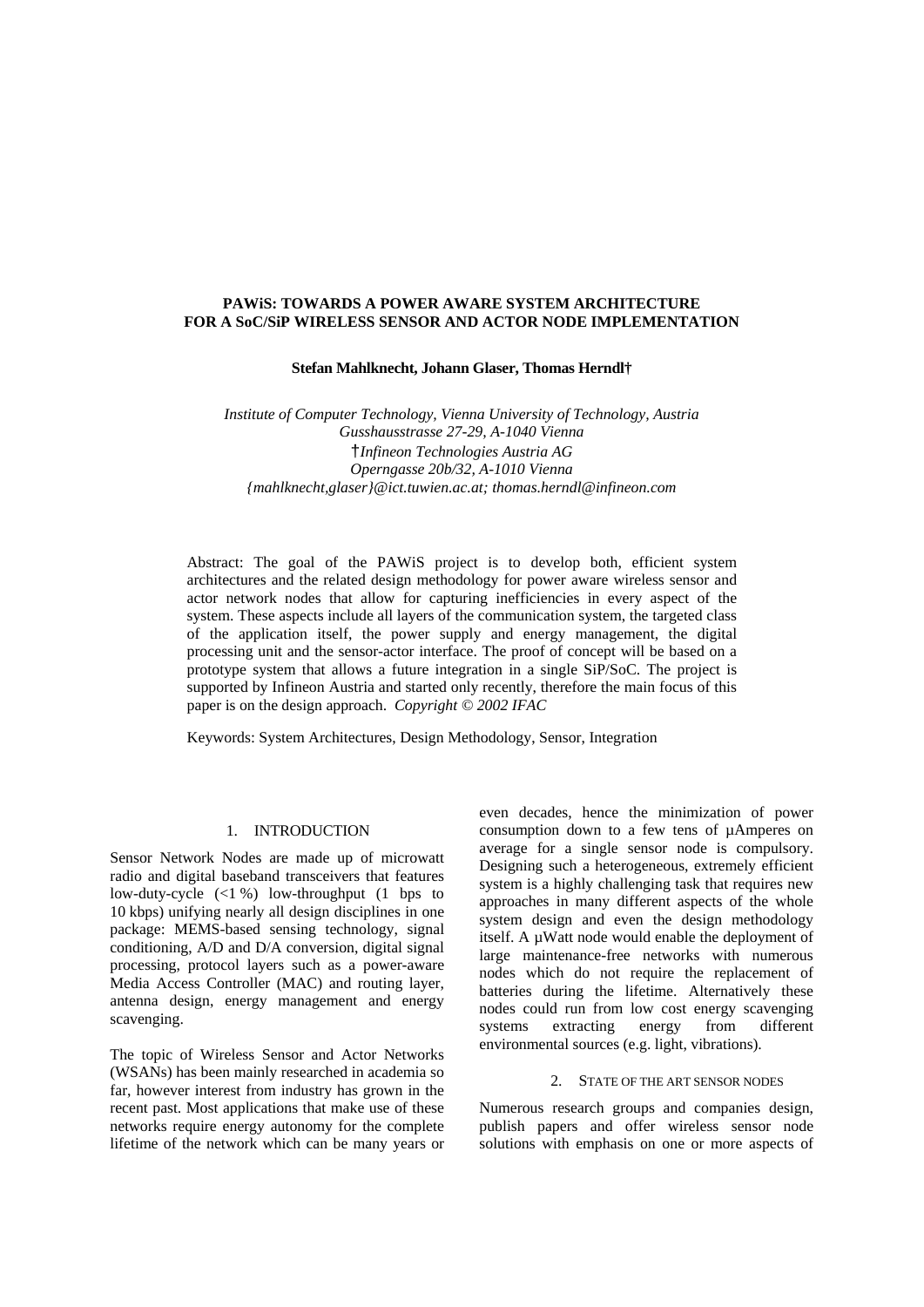optimization. A very low power System-on-Chip (SoC) sensor node has been built in the course of the WiseNet research project (Enz et. al., 2004) where the receiver's power consumption is only 2 mA (permanent on) at an operating voltage of 0.9-1.5 V. The technology used is a standard low cost 0.18  $\mu$ m digital CMOS process. In Berkeley Wireless Research Lab different nodes have been built, from the MICA family now commercially available to the smart dust nodes (Warneke et. al., 2001) showing some future concepts far beyond state of the art. The sensor node built at our department uses only commercially available components but relies on high bit rate transceivers with a short turnaround time and a very efficient CSMA protocol for low throughput applications (Mahlknecht and Rötzer, 2004; Mahlknecht and Böck, 2004). Within the EYES project, Infineon has developed highly efficient Wireless Sensor Network node hardware in collaboration with the project partners, particularly with TU Berlin and Universities of Ferrara and Rome (Eyes, 2005). This hardware is based on the Infineon TDA525x radio transceiver family together with a TI MSP430 microcontroller used in most sensor node implementations.

Comparing state of the art wireless sensor nodes offered by other companies (Moteiv, 2005; Sensicast, 2004; Crossbow, 2005) or nodes for research purposes in academia (e.g. Berkeley motes) evidently commercially offered nodes are neither low cost (in the order of 100 U\$) nor as low power as required to run for the whole lifetime. There are also some single chip solutions on the market including a microcontroller with analog interfaces as well as a radio transceiver, (Chipcon CC1010, Nordic nRF24E1, Chipcon CC2430, CC2530). Also these implementations are not as energy efficient as desirable  $\ll 50 \mu W$ , routing delay 10-100 ms required in many applications). This conclusion is based on datasheet information and real world experiments. Most of these nodes combine a standard 8051 CPU core as well as a radio transceiver not taking into consideration the optimization of the overall system based on a targeted class of applications. Another weakness is the missing true wakeup receiver architecture that allows a node to remain in an ultra low power listening mode. Even though proposals have been made (Gu and Stankovic, 2004; Rabaey, 2001), still no efficient implementation is available. A periodic wakeup is supported by on-chip hardware on the novel transceiver CC1100 from Chipcon; based on datasheet values, the receiver consumes only 15 µA with a periodic wakeup of 1s, however one second may be to long for short latency multi-hop applications. Shortening the wakeup period significantly increases the power consumption. The Tinymote sensor node developed at ICT has a similar wakeup scheme as described above. Experimental results showed that the average power consumption of a sensor node can be as low as  $95 \mu W$  by

forwarding packets at a rate of 10 packets per minute with a guaranteed hop-to-hop delay of 1 s. This includes frequent sensor measurement (light, temperature), processing and communication. Comparing available data from other research projects such as those from Berkeley (TELOS) or the TU-Berlin (Eyes 2005), the  $\langle 100 \mu W \rangle$  of power consumption based on the above scenario is excellent. However, we identified several weaknesses that we think to be able to improve significantly only with a custom SiP/SoC design.

The following technical problems of state of the art designs have been identified which have to be solved:

- Wakeup Problem: How to contact a sleeping node? Hidden terminal problem
- Voltage matching problem: How to efficiently match different voltage requirements for different modules like CPU, radio and sensors?
- Voltage converter/regulator quiescent current: How to minimize it to a sub µAmpere level for a large dynamic range?
- Oscillator start-up time: How to minimize settling time of an oscillator to reduce the turn-on time
- Find a common denominator for a generic sensoractor interface that is flexible enough to support a number of different sensors and energy efficient enough not to compromise the overall nodes efficiency
- Process technology Leakage current: Decreasing the feature size in a semiconductor process yields higher integration densities but unfortunately also increases leakage currents for technological reasons.



#### Fig. 1: Main SiP/SoC building blocks

Fig. 1 shows the main building blocks of a generic SiP/SoC sensor node implementation. Grey shaded rectangles indicate those blocks where we expect to achieve the largest efficiency gains in the overall system design. The SiP/SoC architecture will be designed to support different classes of applications where ad-hoc multi-hop communication is required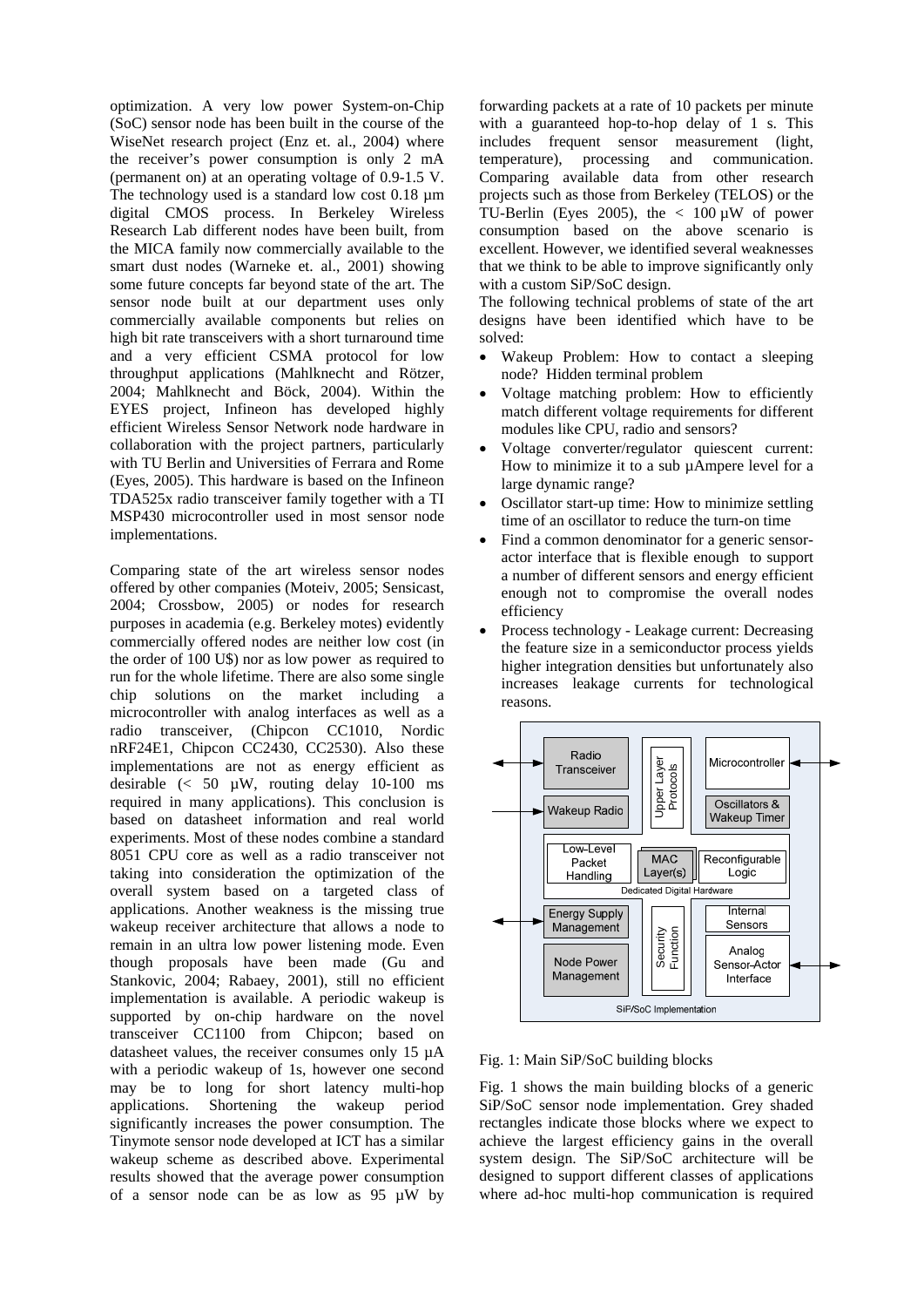as well as applications where a short latency  $(< 10$ -100 ms) between hops or real-time communication is demanded. The main challenge is to find a very efficient overall system architecture that is able to map application requirements to protocol requirements and down to the hardware with as little energy consumption as possible in a final design based on a large variety of design options. However, the question is how to find the optimum system architecture? The optimum system architecture can only be found by applying the proper design methodology. This includes identification of strategies for energy reduction at the application layer and maintaining low power constraints across all layers down to the hardware implementation. For this goal, it is mandatory to investigate the interdependencies between all functional units as well as between all design hierarchies.

### 3. DESIGN METHODOLOGY

In engineering and development often questions upon design decisions arise. The decisions are mostly driven by experience and according to instinct of technicians. Although each decision is made in an optimal manner, they only concentrate on details of the total problem. Thus the sum of all decisions leads to a local optimum for the total system but most probably overlooks other local optima, which would result in even better performance. To find the best local optimum within technological and/or physical restrictions (subsequently called "global optimum") another design approach is necessary. We apply a methodology to find this global optimum for a particular system. Therefore the total system is modeled in a so called virtual prototype at a very abstract level. The virtual prototype is a software simulation framework to model the system at a certain level of detailedness. It allows to simulate certain system properties depending on adjustable parameters. It is assembled of abstract and/or functional modules where each of these implements a model to provide results for their properties as accurate as possible.

Similar approaches have been introduced in (Silva et. al., 2001), (Tuan, 2001) and (Lizhi et. al., 2004). Where (Silva et. al., 2001) uses UML for abstract modeling and numerous universal tools for code and net list generation, we assume that the automatically generated results have to contain wrapper structures and other overhead which is not suitable for tiny embedded systems. (Tuan et. al., 2001) describes the so called "platform based design" which enables heavy module reuse by a full top-down methodology. Since they don't report about restrictions and performance properties mirrored from the bottom layer back up to the top-level optimization model, this approach seems not to be able to fully utilize capabilities of the semiconductor process. (Lizhi et. al., 2004) uses an analytical model to describe the data-link-layer (DLL) of the network protocol stack. Where this approach allows deep insight into the functionality and behavior, it only gives low accuracy.

In our design methodology all kinds of compositions and features can be simulated and compared easily parameterization. Different implementations of certain blocks (e.g. SAR- or dual-slope-ADC, different network protocols) as well as very flexible adjustment of the partitioning of a functional block (e.g. implementing parts of an algorithm in hardware or software, analog/digital partitioning of the transceiver) guarantees to avoid tabooing unusual or disliked solutions. This parameterization constitutes of system-, architecture-, cicuit-design and technology-specific parameters (e.g. ADC resolution, partitioning bounds, connectivity, bus communications protocol, leakage power, switching power). The proposed methodology is a true topdown approach. All design decisions are taken at the system level. This enables to change combinations of implementations as well as cross-layer optimization<br>instead of just optimizing every module's instead of just optimizing every module's implementation by its own. Nevertheless it is necessary to carefully treat the bottom layer (implementation) to find accurate simulation models. As shown in Fig. 2, the possible implementations pose constraints for the architecture which have to be considered within the virtual prototype.



Fig. 2: Design Methodology

In the first phase one particular (sub-optimal) system architecture is selected and simulated. The models are built to estimate the power consumption and timing. The virtual prototype is extended to simulate the fully functional system. This includes an executing CPU, the radio transceiver, memories and sleep/wakeup modes. Several virtual prototypes are then instantiated and connected with a network simulator to simulate the complete network. To find an optimum system only relative accuracy throughout design changes is required to compare alternatives whereas absolute accuracy is secondary. Most model parameters will be taken from experience and raw (guided) estimations.

In the second phase the modules with most potential for energy saving are determined. Multiple types of every module, various combinations and alternatives of modules and architectures are simulated. The simulation models are refined and extended to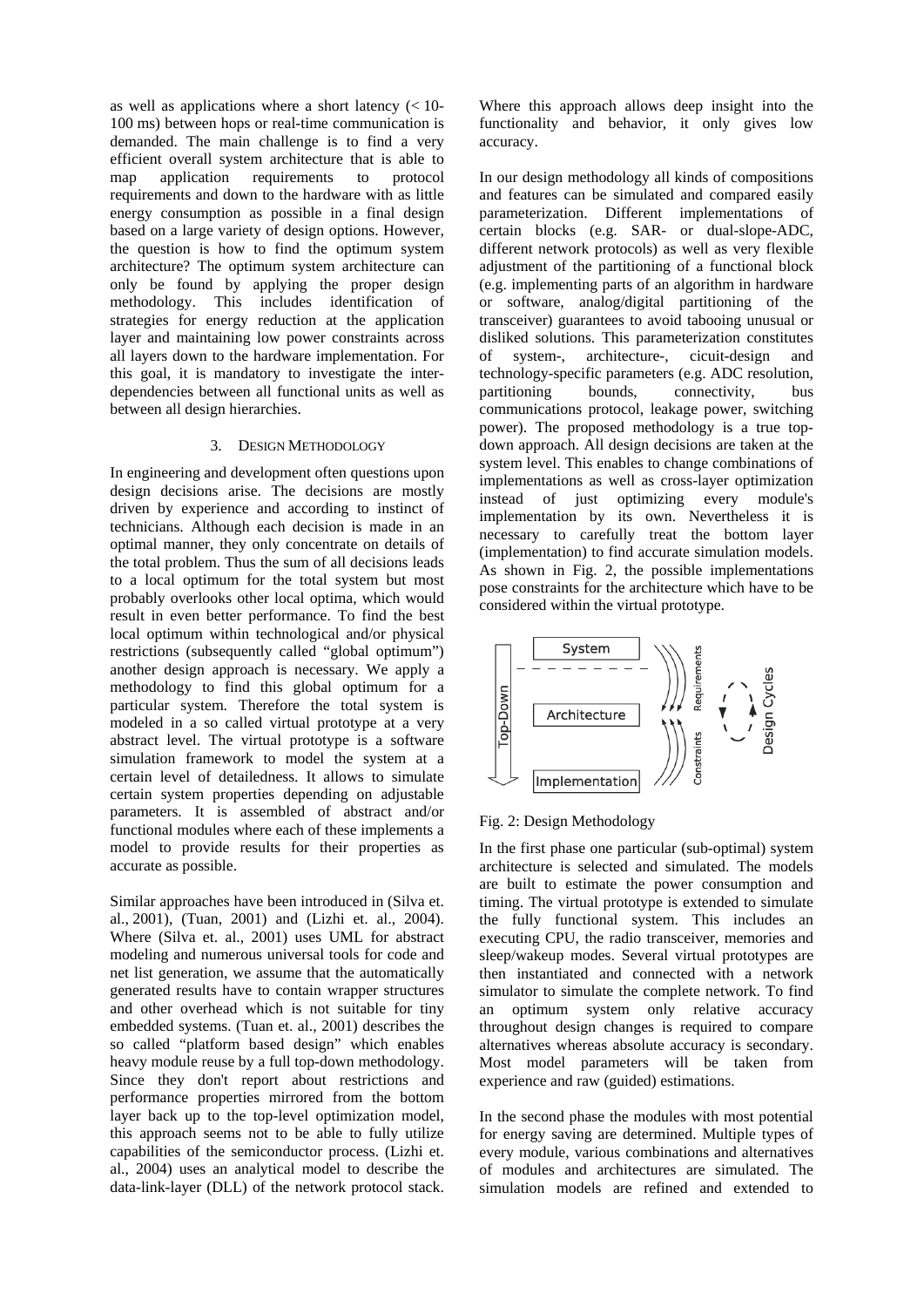simulate more functionality and behavior. Therefore we will have to "dive" deeply into some module's implementation details (e.g. analog leakage current of CMOS circuit prototypes, wakeup receiver implementation, e.g. (Gu and Stankovic, 2004), network protocols, e.g. (El-Hoiydi, 2003; Safwat, 2003). In this phase the system architecture is optimized even further.

In the third phase a real prototype is built. Due to financial and timing limitations, we will implement only several parts of the total system on a test chip. This chip is then mounted on a PCB which holds the residual (commercially available) parts combined with an FPGA realizing custom logic forming the total system.

The presented methodology applies at the system level as suggested by (Chou, 2005). This enables structural changes at the topmost layer and yields higher potential for improvements as opposed to optimization of the individual and predefined modules. Third party modeling and simulation frameworks will be utilized and combined to implement the virtual prototype. By forcing the design engineers to concentrate on the system level and motivating them to leave beaten tracks by introducing novel structures and architectures, we ensure a streamlined and systematic approach to achieve the overall design goal of optimization of the power consumption.

# 4. DETAILED FIGURES OF THE PROPOSED APPROACH

We propose to explore the following approach based on preliminary research results:

- Design Methodology: Optimization at system level before going into implementation details.
- Consider all components of the system. Understand their dependencies in terms of functionality and power consumption. For this task we first plan to develop simple energy models. Where necessary (based on the relevance of the power consumption of the functional blocks) we refine the models of the single components and subcomponents to understand how these affect the overall power consumption. Our approach is then to focus on these blocks where most of the inefficiencies can be captured.
- Explore efficient partitioning between tasks (applications, sensor reading, middleware, low level protocols) and find an adequate platform for each task.. For instance a reconfigurable platform optimized for protocol processing such as the one proposed in (Tuan et. al., 2001) will be considered for the lower level protocols that uses a combination of PAL (programmable array logic) and LUTs (look-up table) blocks. This represents hybrid cells each consisting of a small PAL block for control and an array of LUTs and flip-flops for data processing.
- Keep the design as simple as possible. We think that simplicity is one key strategy to reach the desired goal. The reason is that more complex systems tend to consume more power due to the number of transistors that will be switched and the increasing leakage current as chip area increases. This does not exclude the use of parallel very specialized hardware structures that can run at low clock speed and be turned completely powerless when not used.
- Switch off the main transceiver as much as possible. This should be possible with the help of a second receiver (wakeup receiver) that features less performance than the main receiver but only at a fraction of the energy of the latter. This radio may make extensive use of passive structures like MEMS. The wakeup receiver should only be capable of decoding incoming low bit rate wakeup preambles in order to decide whether to wakeup the main receiver or not. In scientific literature proposals for wakeup receivers have been made (Gu and Stankovic, 2004; Rabaey, 2001). One proposal from the Berkeley Wireless Research Center utilizes on-chip-BAW (Thin-Film Bulk Acoustic Wave Resonator) based super-regenerative receivers. This proposal is very simple and straight forward but lacks reliability probably generating many false wakeup alarms. An enhanced version of this architecture utilizing BAW's manufactured by Infineon Technologies could be a viable alternative, however.
- Use a simple modulation technique where a very energy efficient amplifier can be used. Very simple modulation schemes such as On Off Keying (OOK) and Amplitude Shift Keying (ASK) have the disadvantage of being not very robust in a harsh environment. Frequency Shift Keying (FSK) is more suitable in case of frequent interference. An alternative might be to use the simple modulation scheme only for the wakeup radio and make use of a very agile and more complex high bit-rate main radio transceiver that handles the actual packet transmissions and receptions. High bit-rate transceivers need to be turned on only for a very short amount of time hence higher power consumption in the active mode can be tolerated, however the turn-on time becomes a very critical parameter.
- Make use of available IP cores implementing highly energy optimized CPU cores used for application processing and integrate a very low power mode where the CPU can wakeup quickly (Wakeup based on RTC trigger, on-time:  $< 10 \mu s$ ) with DCO oscillator). We will evaluate different architectures of power aware IP cores that are commercially available such as the CoolRisc from Xemics, the eCog1 from Cyan, or the 8051 and choose an appropriate core for simulation.
- Exploit parallelism at lowest-possible clock speed. A sensor node runs different concurrent tasks with widely different requirements (sensing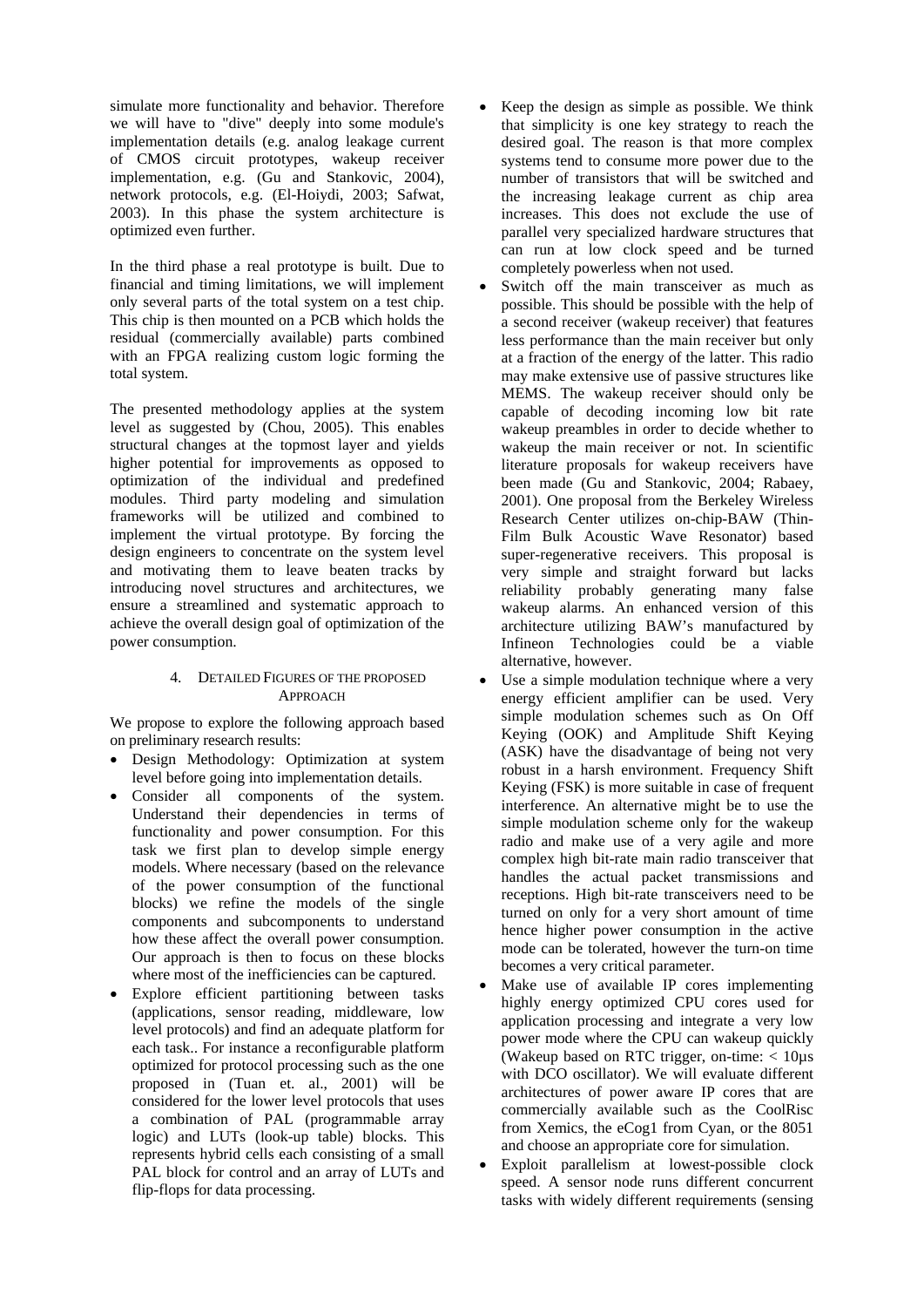-> low duty cycle, MAC -> real time, application -> dependent on the task). Hence, a bus-based heterogeneous architecture exploiting task-level parallelism is a natural choice. The components can either be a processor or configurable hardware blocks tuned to the respective application. Each processor/hardware block must be tuned to the application, with only the flexibility needed by the application.

- Dynamic voltage and frequency scaling. Based on performance requirements (real time) and operating temperature the voltage can be reduced to a minimum level in each operating stage. In order to control this a dedicated power management engine is proposed. In standby or for RAM retention the voltage of single functional blocks can be reduced below 1 V for 0.18 µm and 0.13 µm CMOS processes. Ultra low voltage CMOS technology based on SOI (Silicon on Insulator) has proven its feasibility for voltages down to 0.5 V (By Emmicroelectronics) but might not be applicable due to the lack of an available process.
- Make use of power domains: Detach any unused blocks from power supply.
- Use specialized small low power SRAM blocks. SRAM is very energy and space consuming. We expect to need no more than 512 bytes of RAM. However this would probably not allow porting the widely used operating system TinyOS developed for wireless sensor network nodes. The question of how much RAM and FLASH memory is required will be determined by the class of applications and the final sensor node system architecture.
- Minimize access to the global SRAM. Use small register banks for context switch and for keeping state information. Avoid copying data packets from the communication interface at all (zerocopy architecture).
- Minimize current consumption by aggressive use of passives. This is investigated mainly for the wakeup transceiver which will have probably the highest duty cycle of all on-chip components (highest on/off ratio). For these modules, every µAmpere of additional current significantly affects the overall energy consumption. In (Ruby, 2001) passive structures based on BAW/FBAR and RF-MEMS (Clark et. al., 2000) are proposed.
- Enable the main system blocks to trigger themselves for task execution i.e. sensor-actor interface wakes up the measurement module and only notifies the application CPU when changes based on a programmable threshold have been observed.
- Use different internal voltage levels by means of on-chip DC/DC voltage down converters or low quiescent current LDOs. Different voltages are used for different power down stages and system blocks to minimize overall power consumption.
- Use a standard digital CMOS process (most probably 0.13 µm) for most or evenall of the SiP/SoC to achieve the low cost target over a long term.
- Analog components such as wakeup radio, voltage converters or mixed signal sensor-actor interface may be integrated in a second chip based on BiCMOS depending on the simulation results comparing CMOS implementations. Investigations have to find out whether this partitioning pays off in terms of price/performance/power ratio.
- Find the right trade off between analog and digital. Especially the analog/digital partitioning of the radio transceiver is no straight forward decision. Comparison between different implementation types based on high level models will help to choose the most efficient design.
- Find a power-adaptive system-architecture with respective protocol, that is able to adapt its processing performance to the (instantaneous) available power.

## 5. OUTLOOK

In previous applied research at the Institute of Computer Technology of the Vienna University of Technology (Mahlknecht 2004, Rötzer, 2005) as well as in the course of the now completed EU-funded project EYES (IST 2001 34734) with Infineon as industry partner, significant experience has been gathered in the area of WSANs. Together with the many valuable solutions published in papers by the very active research community, the project consortium is very confident to develop the most efficient overall system architecture and dedicated hardware solutions for  $\mu$ Watt sensor and actor nodes.

### **REFERENCES**

- Chou, S. (2005). Integration and Innovation in the Nanoelectronics Era, *Session, ISSCC05.*
- Clark, J. R., Hsu W.-T., and Nguyen C. T.-C. (2000). High-Q VHF micromechanical contourmode disk resonators, Tech, *Digest IEEE Int. Electron Devices Meeting, San Francisco.*
- Crossbow Technologies Inc. (2005). MICA Mote Family of Wireless Sensor nodes, *MICA2 Series Online Datasheet.*
- El-Hoiydi, A., Decotignie, J.-D., Enz, C. and Le Roux, E. (2003). Poster Abstract: WiseMAC, An Ultra Low Power MAC Protocol for the WiseNET Wireless Sensor Network, *in Proc. ACM SenSys, Los Angeles.*
- Enz, C.C., El-Hoiydi A., Decotignie J., Peiris A. (2004). WiseNet: an ultra low power sensor network solution, *IEEE Journal Magazine.*
- Eyes, (2005). The EU Project EYES (IST 2001 34734) can be found under http://Eyes.eu.org